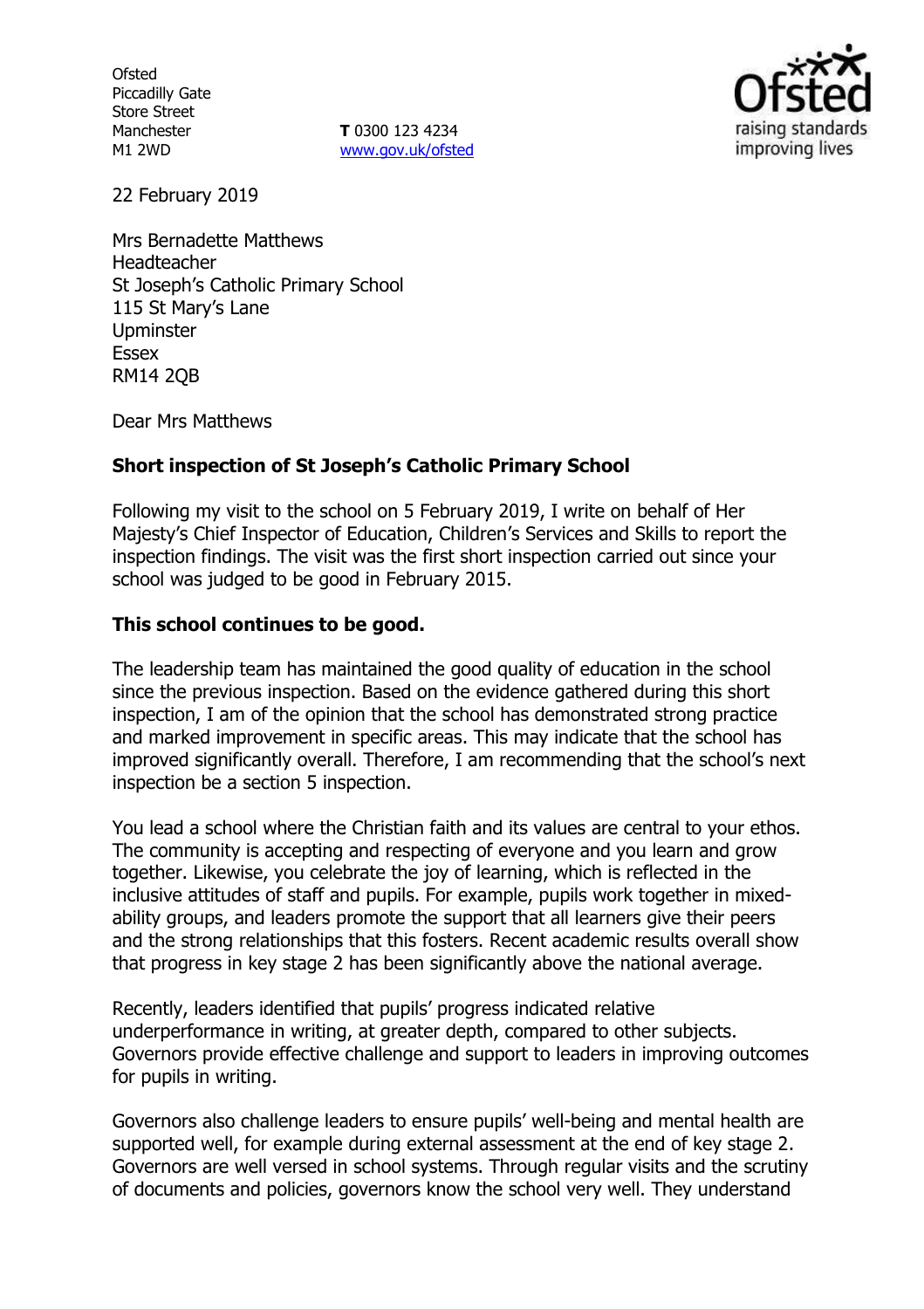

the assessment policy and how that is used to improve outcomes and address misconceptions for pupils.

Pupils have a clear overview of their learning and the next steps in their educational journey. Pupils across key stage 2 told me that they are well prepared for the next stage of their education. They confidently told me how the school teaches them how to learn. For example, in mathematics they appreciate the opportunities in lessons to reflect on their mathematical reasoning.

Leaders have ensured that the areas for improvement identified at the previous inspection have been addressed. Children in the early years are accurately monitored for their academic progress. Leaders track the progress of particular children every week and use this information to set high and appropriate targets. Teachers share children's targets with parents and carers, and next steps are agreed. Teachers meet regularly to discuss children's progress and implement successful interventions across the early years. In mathematics, leaders emphasise the need for articulation and reasoning. Teachers are encouraged and empowered to use their knowledge and skills to broaden classwork and to extend the curriculum beyond the classroom.

# **Safeguarding is effective.**

Leaders ensure that all safeguarding arrangements are fit for purpose. Leaders know their pupils well and understand the needs of the local community. All staff are vigilant about the welfare of pupils. Staff maintain accurate records relating to the safeguarding of pupils, and leaders use these to monitor and support pupils and their families.

Leaders ensure that the curriculum contains age-appropriate advice to pupils. For example, on a recent safer internet day, all pupils reflected on which member of staff they would share a concern with. In key stage 2, pupils also considered when they should ask an adult for advice and the appropriateness of sharing images when using the internet and social media. Parents also receive information on keeping their children safe when they use the latest technology. Pupils feel safe at the school. They told me that adults at the school keep them safe and help them if they have an issue.

# **Inspection findings**

- At the beginning of the inspection, we agreed on two lines of enquiry. The first was based on outcomes in writing for key stage 2 pupils at greater depth. We chose this, because recent progress for this group of pupils was below leaders' expectations and below that found in other core subjects at the school.
- Teachers encourage pupils to write from an early age and the most able children write extended pieces. Pupils' handwriting books show that pupils respond well to feedback and instructions from teachers. Pupils told me that gaining their 'pen licence' was a significant incentive for them to improve their handwriting.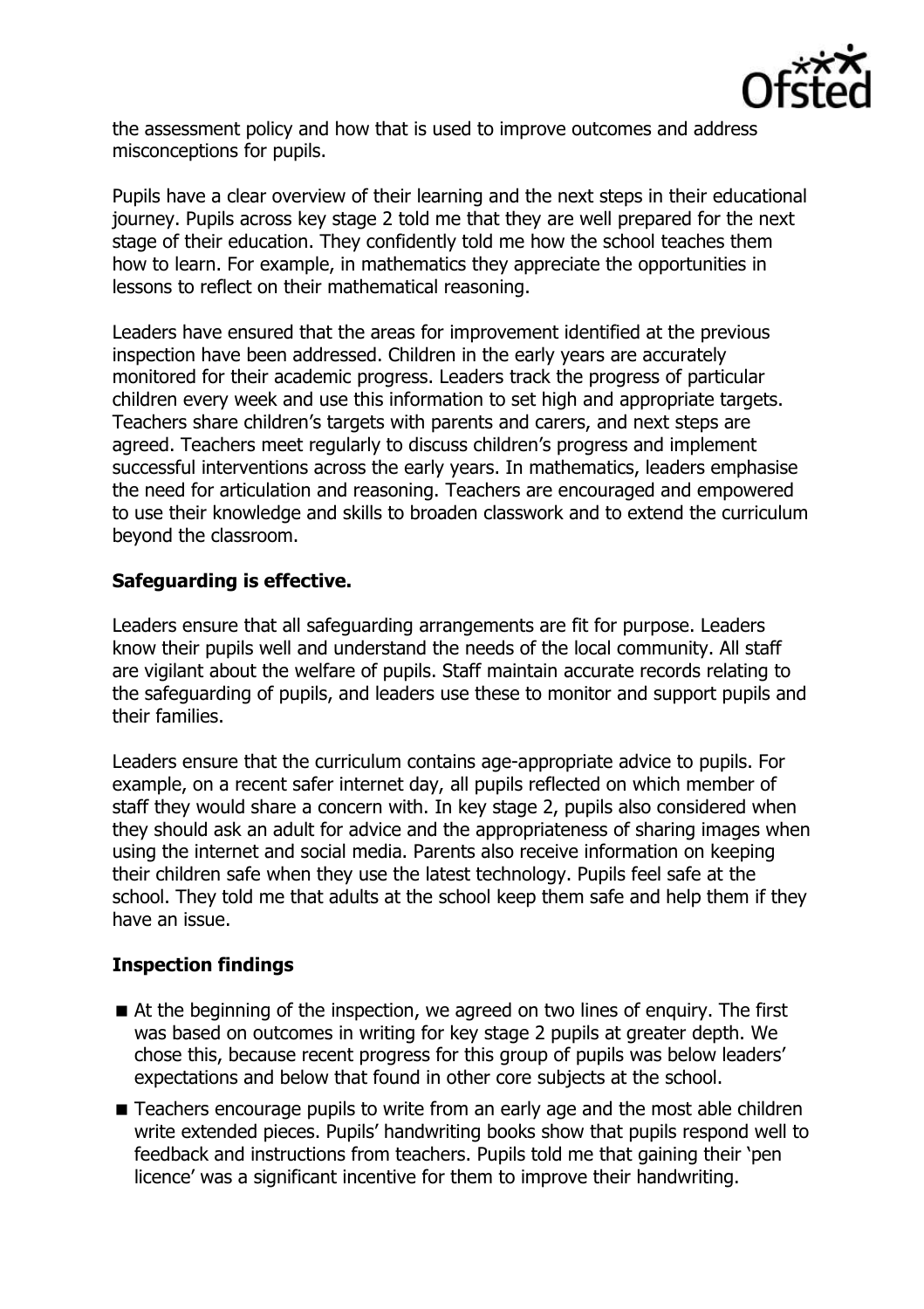

- In lessons, pupils demonstrate their writing skills and develop empathetic thinking, through rewriting passages from their own perspective. Teachers challenge pupils to identify how writers build tension with short sentences in stories. Pupils describe how they incorporate these methods in their own writing. Teachers have high expectations of pupils' writing. Consequently, pupils' writing in books is of a high quality.
- Leaders ensure that a range of strategies are in place to improve pupils' writing. For example, teachers moderate writing at key stage 2 with local schools. Teachers extend the time available for pupils' study of challenging texts, and invite visitors who inspire pupils to write. For example, a journalist recently spoke to pupils and encouraged their extended writing.
- Teachers introduce pupils to a range of texts. This encourages pupils to engage with more sophisticated texts. For example, teachers introduced Year 5 pupils to 'Romeo and Juliet' through dramatic newspaper headlines which captured pupils' attention.
- Leaders have also adjusted staff training to reflect the school's emphasis on effective writing. Literacy specialists have delivered training to staff. Their recommendations on raising standards in vocabulary, oracy and pronunciation have borne fruit. Teachers allow children to find their 'writer's voice' effectively. Teachers use vocabulary consistently that reflects these high expectations. For example, pupils use vocabulary books and other resources, including dictionaries and thesauruses, to record new words. These strategies improve the vocabulary they use in their writing.
- Teachers encourage pupils to edit their own work and their feedback supports pupils with improving their writing. Pupils respond to teachers' feedback and are competent in editing their own work.
- **Pupils'** work in books shows accelerated progress in their writing, and leaders are monitoring these improvements accurately. Internal data shows that, currently, Year 6 pupils are writing at greater depth. However, pupils' progress in writing at greater depth is not yet in line with other subjects, although the gap is closing. Senior leaders have the highest expectation of their pupils and continue to set challenging targets.
- The second line of enquiry evaluated the curriculum. This was agreed, because you have identified the curriculum as an area for continual improvement.
- The current thematic curriculum gives pupils the core skills that they need for future stages in their education. You have identified gaps where subjects had not been covered sufficiently by the curriculum and have taken appropriate action. For example, middle leaders have implemented a number of supplementary topics, including science week and international week. Pupils now study a range of subjects, including geography and art. Every pupil has the opportunity to cook in food technology.
- Teachers build entry and exit points into curriculum topics that capture pupils' imagination and celebrate pupils' learning. These motivate pupils and engage them in their learning. For example, recently Year 4 pupils visited the National